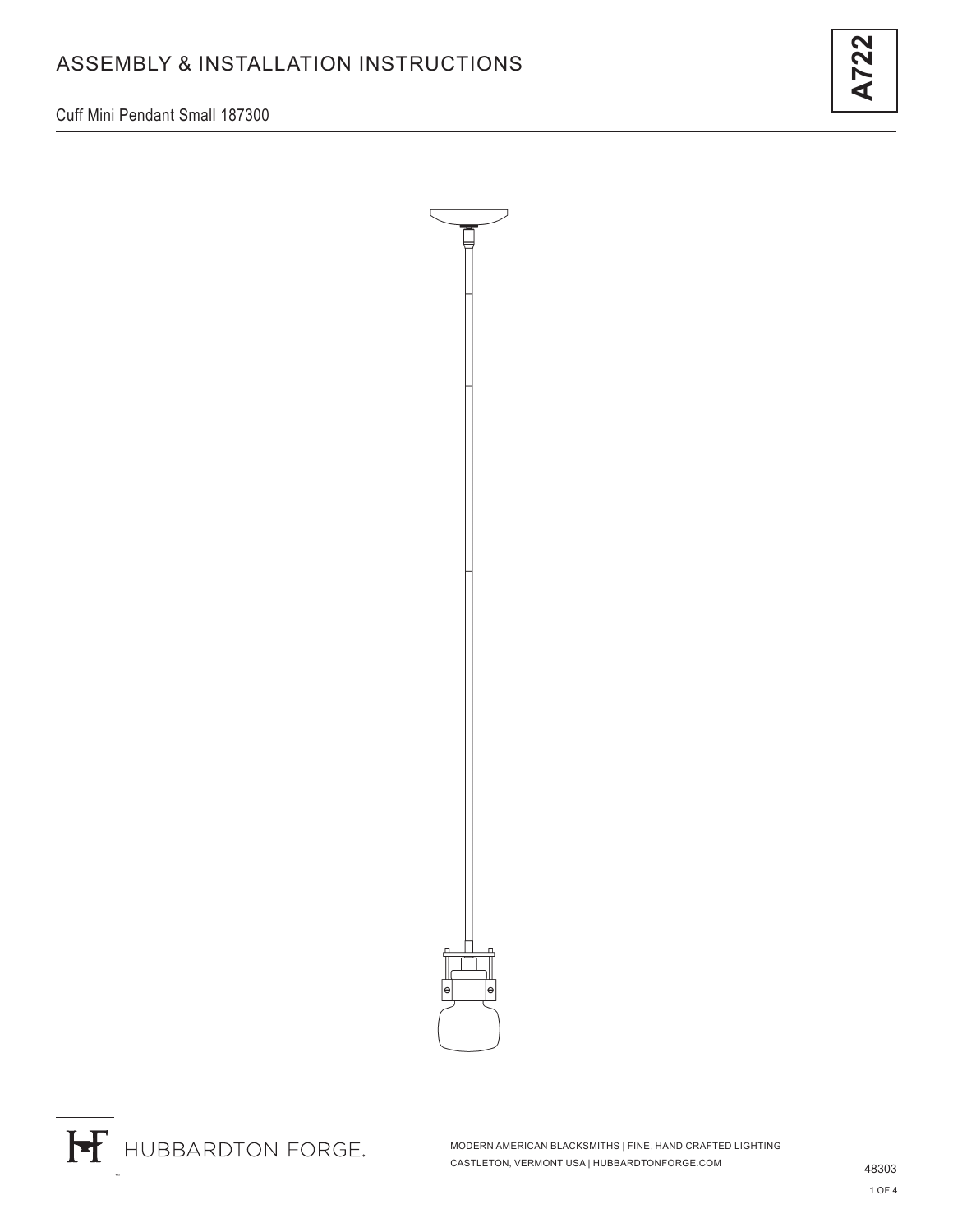### **Component Parts**

- **A Fixture**
- **B Fixture Coupling**
- **C Crossbar**
- **D Jam Nut**
- **E Threaded Nipple**
- **F Ground Screw**
- **G Canopy Ring**
- **H Canopy**
- **I Swivel**
- **J 3" Fixture Pipe (1)**
- **K 6" Fixture Pipe (1)**
- **L 12" Fixture Pipe (3)**
- **M Stem Nipple (6)**
- **N Socket**
- **O Bulb**
- **P Screws**
- **Q Cage Halves**
- **R Glass**
- **S Knobs**

**A722**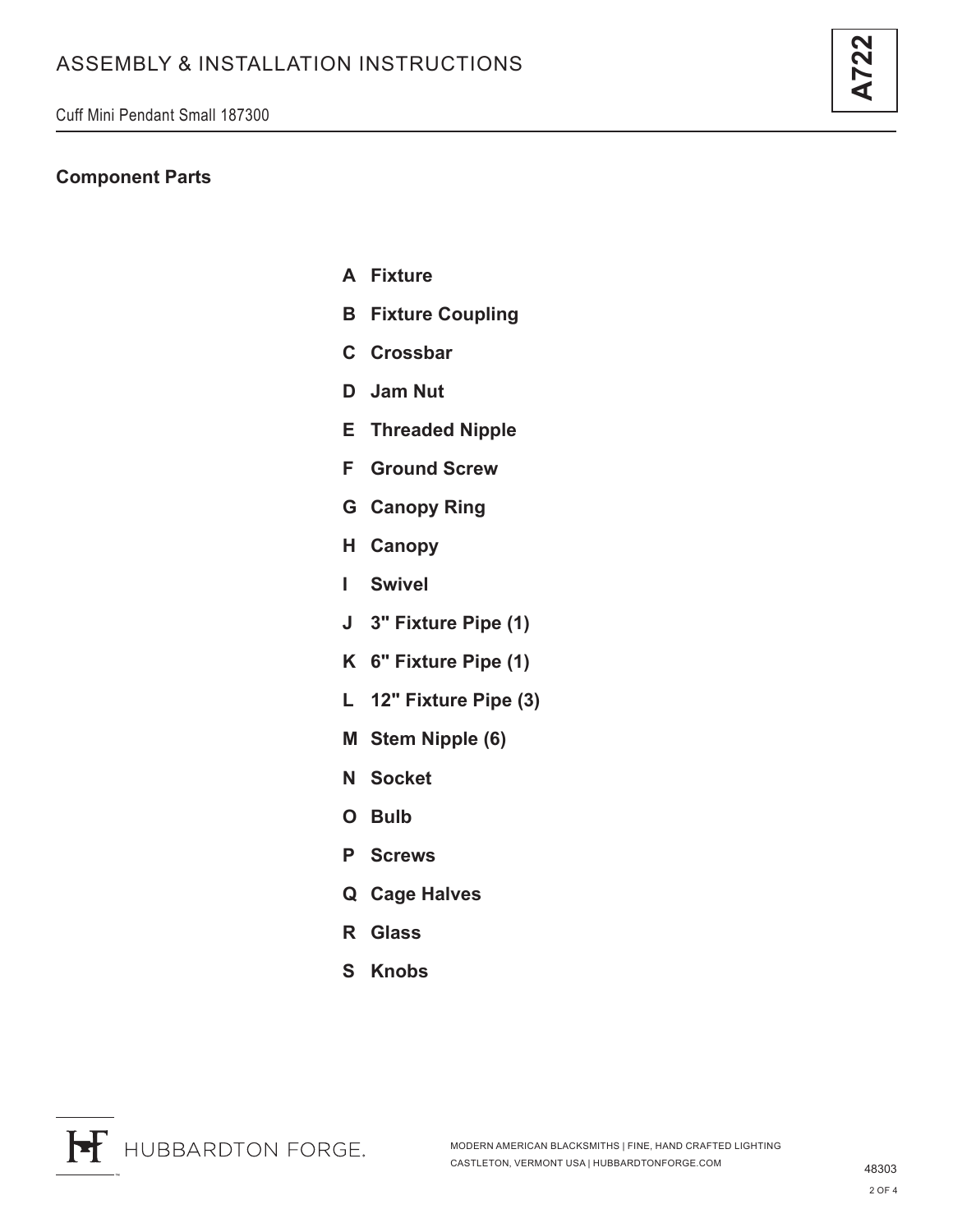

## Cuff Mini Pendant Small 187300

**CAUTION:** *FAILURE TO INSTALL THIS FIXTURE PROPERLY MAY RESULT IN SERIOUS PERSONAL INJURY OR DEATH AND PROPERTY DAMAGE.* We recommend installation by a licensed electrician. This product must be installed in accordance with applicable installation code(s), by a person familiar with the construction and operation of the product and the hazards involved.\*

Caution: Do not exceed maximum wattage noted on fixture. Use only recommended bulbs with fixture.

Please Note: After installation extra hardware and accessories are possible due to our kits are used on multiple products and options.

#### **To Install Fixture** *(Figure 1) on following page*

**CAUTION:** BE SURE POWER IS OFF AT THE MAIN BREAKER BOX PRIOR TO INSTALLATION.

- 1. Carefully unpack fixture (A) from the carton.
- 2. Thread jam nut (D) and crossbar (C) onto threaded nipple (E) with ground screw (F) facing towards swivel (I); leave both parts loose.
- 3. Using two machine screws (not provided), temporarily fasten crossbar (C) to the electric box.

**NOTE:** A NEW ELECTRIC BOX COMES WITH SCREWS. WHEN REPLACING A FIXTURE, RETAIN THE EXISTING SCREWS FOR USE WITH THE NEW FIXTURE.

- 4. Adjust the length of threaded nipple (E) in crossbar (C) so that canopy ring (G) will hold canopy (H) against the ceiling with no threads showing for best appearance. When the correct adjustment is established, tighten jam nut (D) against crossbar (C) to secure the adjustment.
- 5. Remove crossbar (C) from the electrical box and proceed with the assembly instructions.
- 6. Locate fixture pipes (J, K, L), fixture (A) and stem nipples (M). Nipples (M) can be found in the kit bag.
- 7. Provided are multiple fixture pipes in three different lengths. Choose the combination that will acheive the overall height desired. Refer to the table below to determine the pipes required to reach the desired overall height. Once you have determined the components necessary, feed the wires that exit fixture coupling (B) through the individual components and thread pipes and couplings together. Wires will slip easier through loose components than through pipes and couplings that are pre-assembled. Once wires are run, apply thread locking compound to all the connection points and assemble the pipes and nipples.

|                                                                 |              | <b>Overall Height of Fixture</b> |      |      |      |      |      |      |      |      |      |      |      |      |      |      |      |
|-----------------------------------------------------------------|--------------|----------------------------------|------|------|------|------|------|------|------|------|------|------|------|------|------|------|------|
|                                                                 |              | 9.6                              | 12.6 | 15.6 | 18.6 | 21.6 | 24.6 | 27.6 | 30.6 | 33.6 | 36.6 | 39.6 | 42.6 | 45.6 | 48.6 | 51.6 | 54.6 |
| <del>. ฉ</del> เ<br>은.<br>--<br>⊶<br>۰<br>ے<br>$\pm$ $\alpha$ , | ' Pipe (J)   |                                  |      |      |      |      |      |      |      |      |      |      |      |      |      |      |      |
|                                                                 | 6" Pipe (K)  |                                  |      |      |      |      |      |      |      |      |      |      |      |      |      |      |      |
|                                                                 | 12" Pipe (L) |                                  |      |      |      |      |      |      |      |      |      |      |      |      |      |      |      |

**NOTE:** APPLICATION OF THE THREAD LOCKING COMPOUND IS NECESSARY TO PREVENT THE PIPE FROM LOOSENING DURING REGULAR MAINTENANCE AND CLEANING OF THE FIXTURE. BE CERTAIN TO APPLY THE COMPOUND.

- 8. Carefully slide canopy ring (G) and canopy (H) over wires and fixture pipes (J, K, L) until they rest on fixture (A).
- 9. Slip wires from the fixture (A) through assembled swivel (I) and thread swivel onto final pipe. It may be neccesary to remove a nipple (M) for this to work on shorter overall fixture heights.
- 10. Refer to instructions on next page to continue installation.